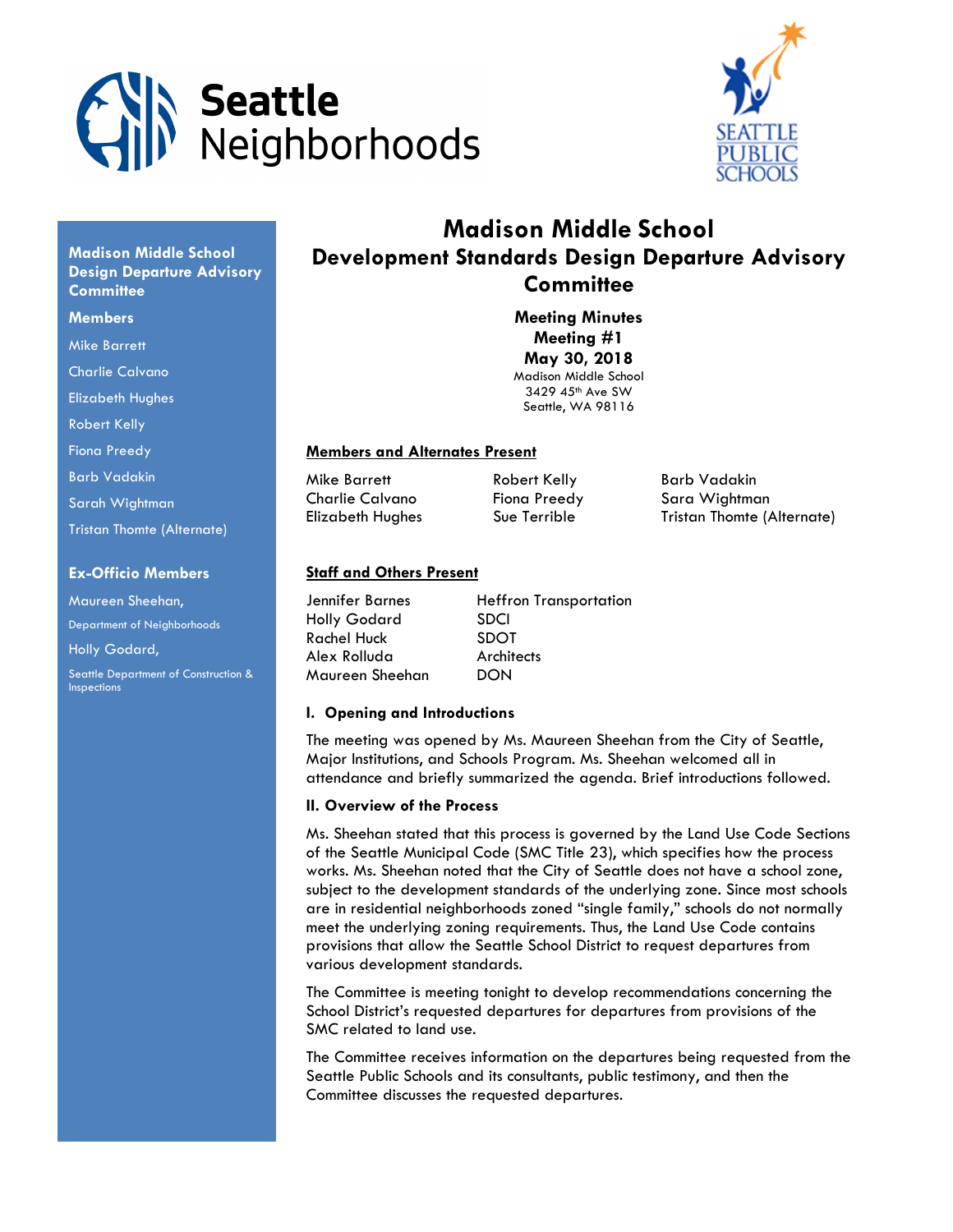The Committee may do one of the following:

- 1) Recommend granting the departure as requested;
- 2) Recommend granting the departure with modifications or specific conditions, or
- 3) Recommend denial of the departure.

Conditions or modifications identified should be clearly related to the requested departure and enforceable on the District.

The Committee may develop recommendations at this meeting, or if time does not allow, additional public testimony is desired, or additional information is needed, the Committee may hold up to two additional meetings. If the Committee concludes they have enough information and there is no further benefit from additional public testimony, the Committee can determine to move forward at the end of this meeting in establishing their recommendations; in that case, this would be the only public meeting.

Ms. Sheehan emphasized that the Committee's will make recommendations that will be put into a report that will be reviewed by the Committee and forwarded to Ms. Holly Godard of the Seattle Department of Construction and Inspections (SDCI), who will take it into consideration when drafting the Director's decision.

# III. Presentation (00:08:50)

# The Project:

Mr. Paul Dorn of Rolluda Architects presented a brief overview of the departure requested by the School District.

The project scope includes installing four portable classrooms to meet the increased enrollment. Two portables proposed to be in the north parking lot will reduce the on-site parking quantity. They will be partially in the landscape area to allow more space for the vehicles to come in and out of the site.

The School District looked at capacity management alternatives prior to recommending placing portables classrooms at the school. The south parking lot was not ideal because it is visible from the historic front and it also disrupts the drop-off circulation.

The parking required by code on site is 160 spaces. There was a departure decision of 62 spaces in 2003. The current proposed parking space departure is for 6 spaces for a total of 56 on-site parking spaces.

## Parking Analysis:

Ms. Jennifer Barnes of Heffron Transportation summarized the methodology used for the parking analysis around the site including: performing on-street and on-site parking demand counts during the weekday periods and Sunday mid-mornings, calculating the parking demand that could result from the installation of the portables, doing an inventory of on-street parking supply within 800 ft. of the area, and adjusting the baseline parking to account for future projects, of which there are none.

Ms. Barnes concluded that the parking impact around the site would be negligible and there were no recommended mitigation measures.

## Summary of the Requested Departure:

## 1. Reduced on-site parking

Seattle Public Schools is requesting a departure for reduced on-site parking of 6 spaces for a total of 56 on-site parking spaces.

The request is due to an increase student enrollment that requires capacity expansion, limited expansion options and location for the portables, and there will be negligible impact to on-street parking due to portables.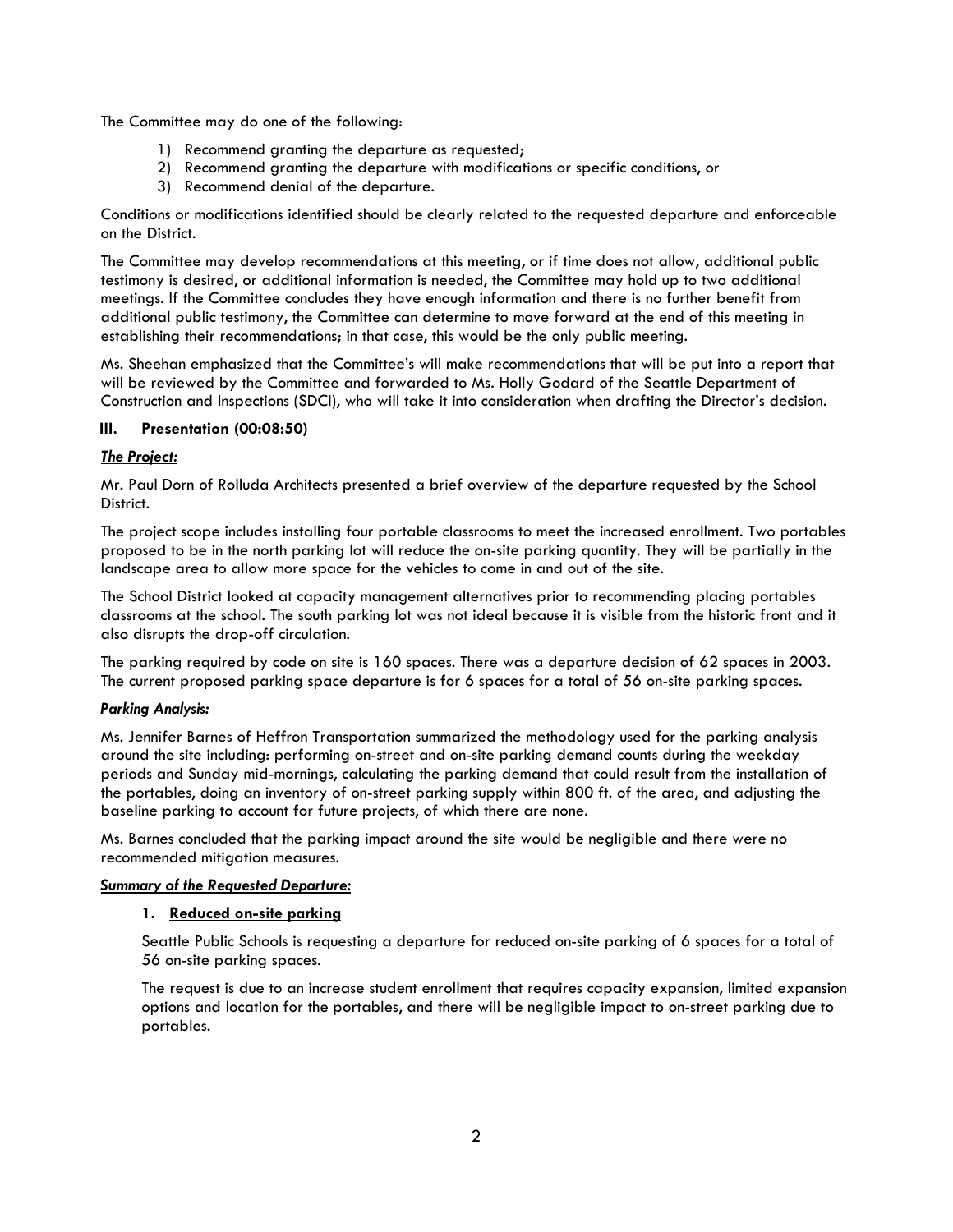#### IV. Committee Clarifying Questions

Ms. Sheehan opened the floor for Committee clarifying questions.

A question was asked about the decision to locate the portables on the north side of the parking lot versus the southside and were there any ADA and accessibility considerations given. Mr. Dorn responded that having ADA access played a significant role in the decision. The north side has ADA access. There are two ADA parking stalls in the parking lot that come up to a sidewalk with a curb cut that leads to the north building entrance that has an automatic door button. The portables will have accessible ramps. Portables 1 and 2 access a flat grade into the door and elevator. The gravel will be replaced by a concrete pathway.

A question was asked about the design and profile of the portables and if they fit into the existing landscape of the neighborhood. Ms. Sheehan reminded the Committee that they are evaluating the School District's request of the removal of parking spots and not the portables. Mr. Dorn noted that the portables meet the School District's standards and are to be painted tan with white trim and includes several windows. Mr. Mike Barrett added that portables meet the height and property setbacks as defined in the Land Use Code.

A question was asked about data regarding evening activities in the school. Ms. Barnes noted that she does not have the data frequency, but based on the parking analysis, there is not much change.

Mr. Charlie Calvano commented that the report taken by Heffron describing Sunday parking was not accurate since it was done on a holiday weekend. He noted that the parking lot is always full on Sunday morning, but added that the north end parking lot is not impacted since it was closed during that time. He asked about the number of faculty and staff currently at the school site. There are approximately 85-90 staff. Mr. Barrett noted that the departure request affecting the 6 parking stalls at the north end does not affect the existing staff mode of transportation. The departure request focuses on the effect on the parking lot.

A comment was made about having clarity and consistency about the transportation study. The study does not reflect the reality of what is happening around the site. Ms. Barnes noted that throughout the traffic analysis, the result would still be below the City of Seattle parking threshold, and the impact of losing the parking spaces will be minimal.

Ms. Fiona Preedy asked how permanent the departure is, and Ms. Holly Godard noted that the departure runs with the project, and it is permanent. However, the Committee can put conditions on the departure such as removal of the departure when the portables are removed.

A suggestion was made of a condition of the removal of the portables based on the lower enrollment of the school. A response was made that it is beyond the Committee's prevue regrading enrollment projections.

A question was asked if the design team had looked at adding the portables to the southwest field and having adaption to the ADA access. Mr. Dorn responded that they looked at the pros and cons of the area and it did not make sense due to security issues. Also, the difference in grade and steep slope. Mr. Barrett noted that developing a series of ramps to overcome the steep slope drop, the result will be a considerable walking distance between the classrooms and the school building.

Mr. Barrett added that the other consideration involves the BEX (Building Excellence) levy. The continued growth in West Seattle and the projected growth enrollment, the School District is considering an addition as a potential next project. If the addition is built, the southwest field needs to be free of portables.

A question was asked about what happens if the enrollment continues to grow, will there be additional portables placed on site. Mr. Barrett commented that if the School District decides it needs more classrooms and further reduce on-site parking, it will go back through a departure process and propose additional classrooms and look at all possible real estate that is available on the site. It was noted that the building and four portables will sustain projected growth for two years.

Mr. Robert Kelly asked if additional parking spaces can be added to offset the portables. Mr. Barrett commented that would require developing a storm retention area in addition to parking.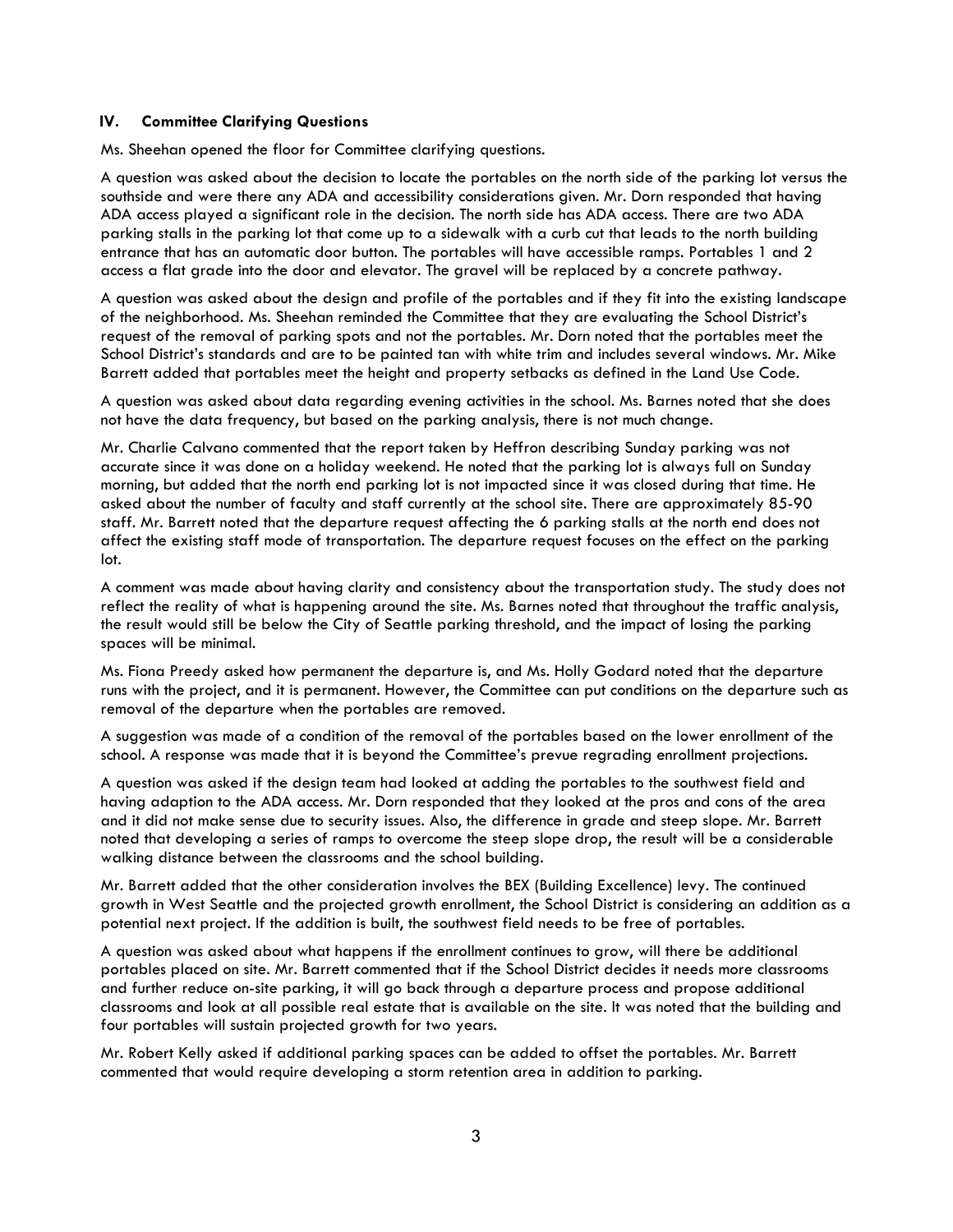A comment was made if community members have spoken and communicated to staff and inform them about where to park. A response was made that is a good discussion to bring during committee deliberation.

## V. Public Comments and Questions

Ms. Sheehan opened the floor for public comments and questions.

# (Editor's Note: The comments shown below are summaries of statements provided. They are not transcriptions and have been shortened and edited to include the major points raised. Full comments are retained in the files in voice recording (.mp3) form)

Comments from an anonymous person: She asked if the area above the playfield is feasible for the portables. She noted that she lives across the street from the school at the flat area and noticed people choose to park in the area that is close to the school. She added that enrollment growth will be a long-term problem and would like to see a permanent expansion rather than more portables. She concluded that her main concern was daytime parking.

Comments from Doug Brandeberry: Lives on  $45<sup>th</sup>$  and his main concern is safety during drop-off and pick-up.

# VI. Committee Deliberation

Ms. Sheehan opened the discussions for committee deliberation. She asked the Committee to deliberate on the need for the departure and then discuss on whether to recommend or deny with or without any conditions.

Mr. Tristan Thomte shared that he is in favor of granting the departure. He noted that there was sufficient due diligence done in the street parking analysis and added with the current number of staff and faculty at the school, the parking lot is not at all full and the impact to the neighborhood is minimal. He added that teachers can find different modes of transportation other than driving and parking on-site or in the streets.

Ms. Wightman is in favor of granting the departure with the condition of removing the departure when the portables are removed. She also added that her main concern was the drop off and pick up traffic rather than parking and suggested if the Committee can address this issue as a condition.

Ms. Vadakin is in favor of granting the departure and she agrees with what Ms. Wightman stated.

Ms. Terrible commented that she appreciates Ms. Hughes' comments since she experiences the same situation regarding the impact of parking. Her main concern is the long-term effect of the enrollment growth at the school and if this departure is the best available solution.

Ms. Vadakin asked about the new BEX levy and with the proposed new addition to the school, will the portables be removed. Mr. Barrett noted that one of the goals of the BEX projects is to add capacity and the portables are not an ideal long-term solution. The design will be to add more classrooms and the portables will remain until the addition is completed. Ms. Vadakin asked about the timeline if the voters approve the next levy. Mr. Barrett noted that the levy is for a six-year period and that the list of school projects for the upcoming levy are being reviewed by the school district and are not yet final. Information about the list of potential projects and the upcoming levy can be found at the Seattle School District's website.

A question was asked about the continued increase in enrollment at Madison and if there are any alternatives being considered to accommodate the growth such as more portables on-site or boundary changes. Mr. Barrett commented that he recognized a boundary changes but does not have the information about how this change will affect Madison. He added that the portables are not trying to solve the growth issue.

Mr. Calvano commented that he is in favor of granting the departure with the condition that the departure be removed when the portables are removed.

A comment was made that she agrees with granting the departure with the condition already stated. She also suggested investigation of safety issues around the site as a condition of the departure. Ms. Sheehan commented that every school should have a transportation management plan where the principal and staff identify the pick-up and drop off areas and coordinate with volunteers about safety around the school. This can be a condition that the Committee can recommend.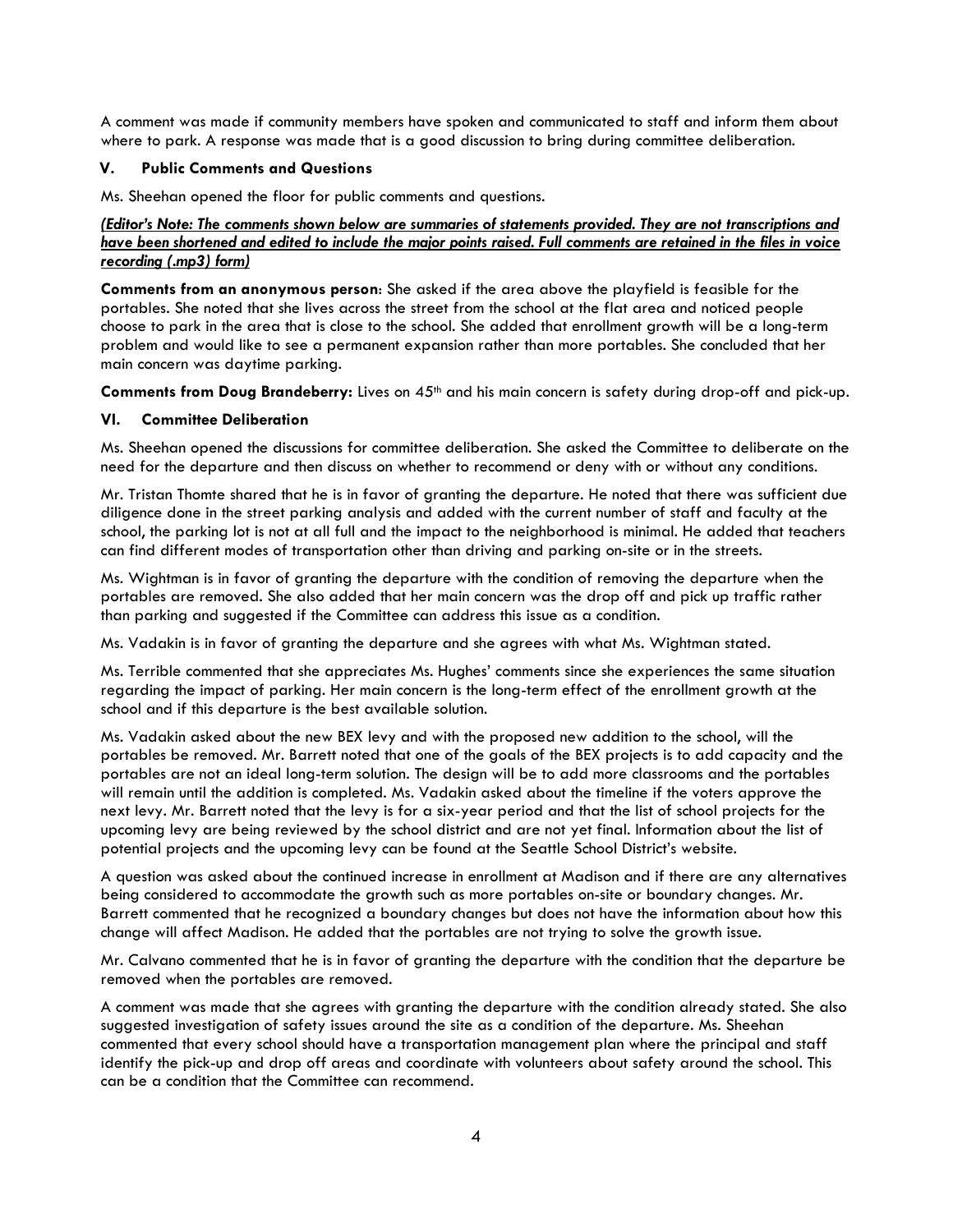A comment was made that it is beneficial to recommend SDOT be involved in the process, so they can identify the curb cuts, crosswalks, etc.

Ms. Vadakin commented that she was on the Safety Committee for the school and the challenge was educating the parents on where to do the drop-off and pick-up around the site to ensure the safety of the kids.

A comment was made that at a minimum to have a clear designated crosswalks, curbs and safety zones identified around the school site.

Mr. Kelly commented that it is unfortunate that parents do not want to listen or follow the pick-up or drop-off plan. He noted that he is in favor of granting the departure with conditions.

Ms. Preedy commented that she is in favor of granting the departure with conditions. She noted that the educational adequacy of the portables is much greater and installing portables in the north parking lot is the only possible solution to address the safety of the children.

Mr. Barrett is in favor of granting the departure with conditions. He agrees with the Committee about removing the departure when the portables are removed. He also heard about safety conditions and he noted that there is already a Safety Committee at school and he does not know if adding a condition about safety would encourage parents to cooperate with the plan. He noted that he will communicate the information back to the principal.

Ms. Rachel Huck of SDOT commented that she heard the concerns about safety and parking around the school site and she will bring this information back and see if the site is eligible for traffic measure upgrades. She added that technically no one is allowed to park within 40 ft. of the intersection and she recommended having signs installed.

A comment was made that she prefers no signs because of vandalism but having painted curbs instead. Ms. Huck will check what is SDOT's standards about painted curbs.

Ms. Sheehan suggested for the Committee to recommend SDOT to look at ways of how to minimize and prevent parking conflicts and illegal parking around the school site.

A comment was made suggesting SDOT to look at the intersection around  $45<sup>th</sup>$  and Hines and  $45<sup>th</sup>$  and Charlestown for parking and safety measures.

Ms. Sheehan summarized the conditions for granting the departure as follows:

a. Removal of the departures when the portables are removed;

b. Requesting SDOT to review the enhanced parking and safety measures around the school site specifically on 45<sup>th</sup> and Hines and 45<sup>th</sup> and Charlestown.

Ms. Huck suggested if the School District do the count of the pedestrian crossings and cars during pick-up and drop-off and make recommendations to SDOT based on these counts.

Mr. Barrett suggested to adding the four corners around the school site during pick-up and drop-off for SDOT to review pedestrian safety measures.

Mr. Barrett commented for SDOT to receive the recommendation, will it be possible if SDOT accept the counts done by an independent third party. Ms. Huck answered that SDOT would need the counts on hours of pick-up and drop-off and pedestrian walking on the four corners of the streets.

Ms. Godard asked about the scope of Safe Routes to School, and Ms. Huck noted that SDOT would implement the recommendations of Safe Routes to School.

Mr. Barrett commented if it is SDOT's standards to paint the curbs so far back at the corner of the intersection, and Ms. Huck responded that she will go back and check the standard procedure.

Ms. Sheehan summarized that one of the condition is to request SDOT to review enhanced parking and pedestrian safety at a minimum at all four corners of the school perimeter including 45<sup>th</sup> and Charlestown.